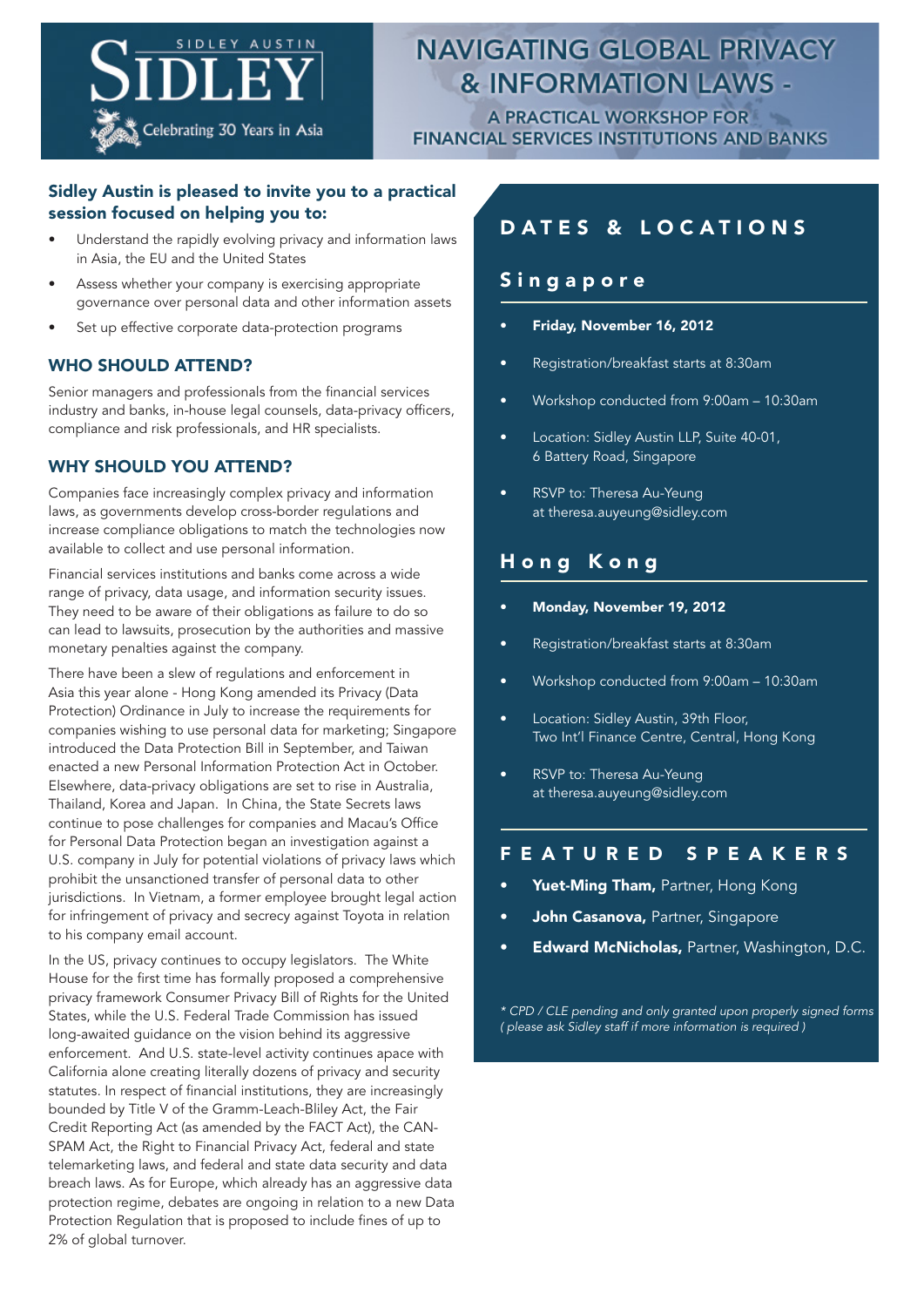

### YUET MING THAM

Partner Hong Kong

YUET MING THAM is a partner in Sidley Austin's Hong Kong office and focuses on compliance, investigations and dispute resolution.

Ms. Tham advises corporations on their legal risks across Asia, such as those relating to antibribery laws (including the Foreign Corrupt Practices Act), trade controls, sanctions, anti-money

laundering regulations and data privacy.

Prior to Sidley, Ms. Tham was the Head of the Regulatory, Compliance & Investigations Group for Asia, and also headed the Asia Life Sciences Group at another international firm. She was a Deputy Public Prosecutor in Singapore and was the Regional Compliance Director for Pfizer Inc., covering compliance and investigations in China, Hong Kong, Taiwan, Japan, India, South-East Asia, Korea and Australia.

Ms. Tham has been acknowledged as a leading lawyer in China and Hong Kong by Chambers Asia Pacific in four categories, namely, Dispute Resolution, Anti-Corruption, Life Sciences and Contentious Financial Regulatory, and also by the IFLR 1000. In the Legal 500, Ms. Tham has been recommended for FCPA investigations.

She speaks fluent English, Mandarin, Cantonese and Malay and is admitted in New York, England & Wales, Hong Kong and Singapore. Ms. Tham is frequently invited to speak at major conferences around the world on cross-border regulations and compliance.



### JOHN M. CASANOVA

Partner Singapore

JOHN CASANOVA is a partner and resident in the firm's Singapore office. Prior to that, he practiced in the firm's London office from 1999 to 2012 and in the firm's Washington D.C. office from 1996 to 1999. He is head of the firm's EU Financial Services Regulatory Group. He advises clients on a wide variety of U.S., English and EU financial services regulatory and transactional matters. He also advises on data protection and privacy matters. Mr. Casanova works regularly

with banks, investment managers, broker/dealers, payment service providers, payment systems and other financial intermediaries in Asia, the UK, Europe and the U.S. He has assisted clients with setting up and operating regulated businesses and financial services joint ventures in Asia, the UK and the EU. He also works with clients in responding to regulatory investigations and examinations. He has handles commercial transactions for regulated entities and acquisitions and disposals of regulated businesses and asset portfolios. He is an editor of *E-Finance and Payments Law and Policy*. He has been a contributor to the *Review of Banking and Financial Services* and the *Journal of International Banking Law*. He is a contributing editor to Butterworths Financial Regulation Service for *Payment Systems and Electronic Money*. Mr. Casanova is a member of the District of Columbia and Maryland bars and an English-qualified solicitor.